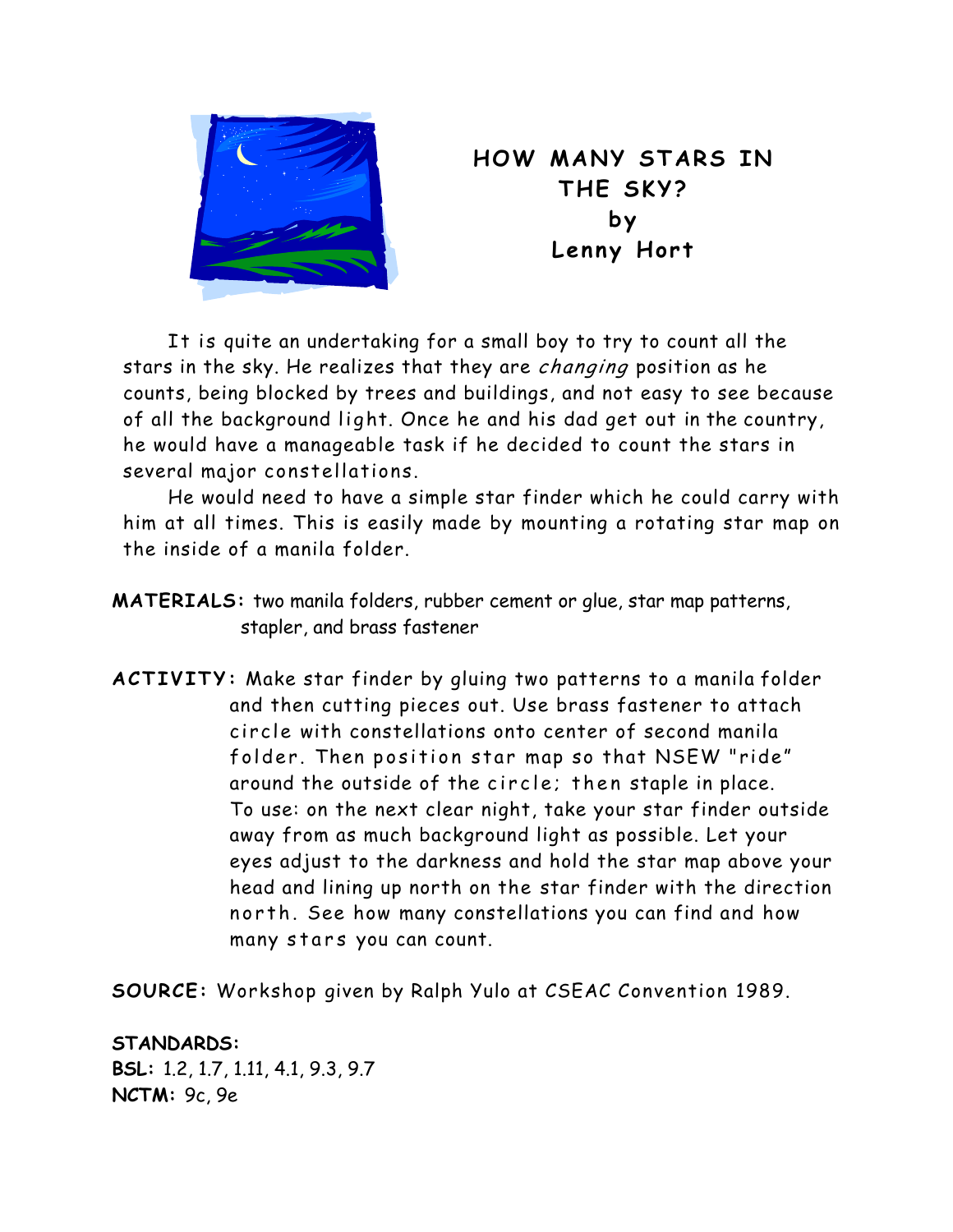**SCS:** A1, B2, B3, D2, H3, H5

Hort, Lenny. How Many Stars in the Sky? Tambourine Books, 1991. ISBN#0-688-10103-8.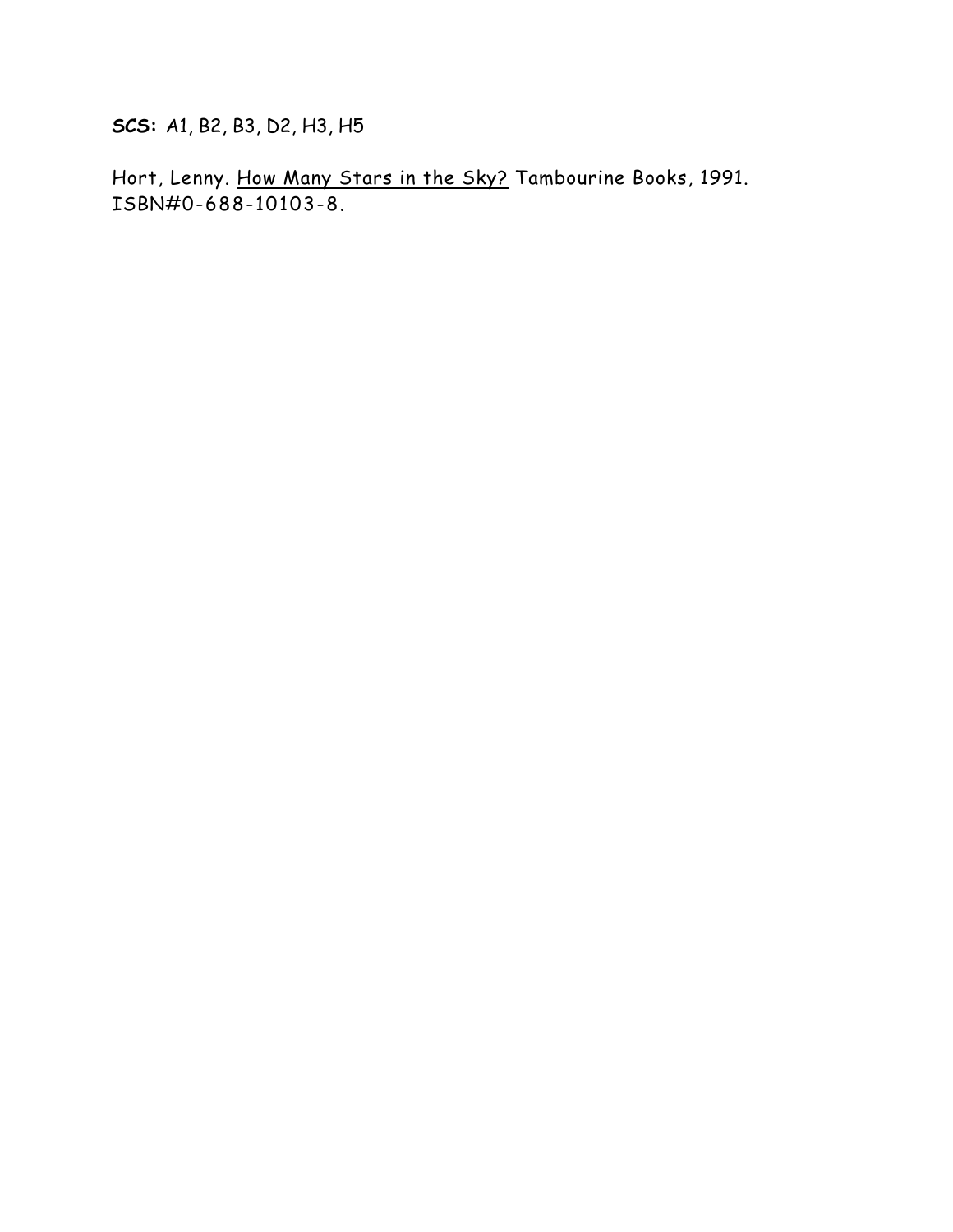